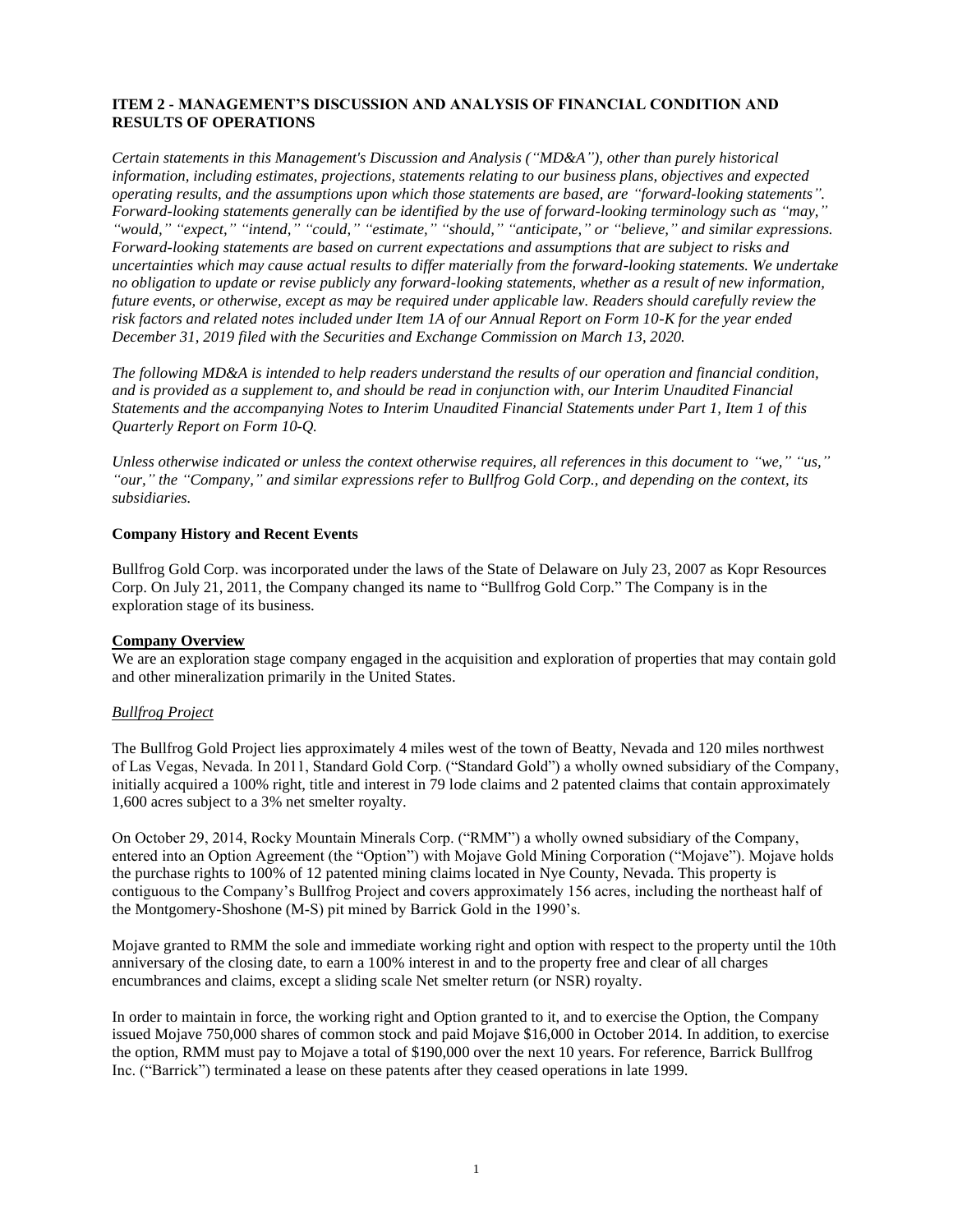On March 23, 2015, RMM entered into a Mineral Lease and Option to Purchase Agreement with Barrick involving 6 patented mining claims, 20 unpatented mining claims, and 8 mill site claims located approximately four miles west of Beatty, Nevada and covering approximately 444 acres (the "Barrick Properties"). These Barrick Properties are strategically located adjacent to the Company's Bullfrog Gold Project and include two patents that cover the southwest half of the M-S open pit from which Barrick produced approximately 220,000 ounces of gold by the late 1990's. Underground mining in the early 1900's produced approximately 70,000 ounces of gold from the M-S deposit. Also included in the agreement is the northern one third of the main Bullfrog deposit where Barrick mined approximately 2.1 million additional ounces by open pit and underground methods. In addition to prospective adjacent lands, these acquisitions provide the potential to expand the M-S deposit along strike and at depth and in the northern part of the main Bullfrog deposit.

The Company also has access to Barrick's substantial data base within a 1.5-mile radius of the leased lands to further advance its exploration and development programs. To maintain the lease and option, the Company was required to spend \$1.5 million dollars within five years on the Barrick Properties and to exercise the option the Company must issue to Barrick 3.25 million shares of the Company's common stock. On May 21, 2019 the Barrick Agreement was amended whereby work commitments for the fifth anniversary and the total of \$1.5 million were extended to September 23, 2020. The final work commitment has been accounted at \$561,762. The Company will also provide a 2% gross royalty on production from the Barrick Properties. Overriding royalties of 5% net smelter returns and 5% gross proceeds are respectively limited to three claims and two patents in the main Bullfrog pit area. Barrick has retained a back-in right to reacquire a 51% interest in the Barrick Properties, subject to definition of a mineral resource on the Barrick Properties meeting certain criteria and reimbursing the Company in an amount equal to two and one-half times Company expenditures on the Barrick Properties.

On July 1, 2017, RMM entered a 30-year Mineral Lease (the "Lunar Lease") with Lunar Landing, LLC. ("Lunar"), the owner of 24 patented mining claims situated in the Bullfrog Mining District, Nye County, Nevada.

On January 29, 2018 the Company purchased two patented claims, thereby eliminating minor constraints to expand the Bullfrog pit to the north.

In August 2018 and December 2018, the Company staked and duly recorded an additional 46 unpatented claims, for a total of 134 claims staked by the Company.

Significant drilling is required to test projections of mineralized trends and structures that extend for considerable distances to the north and east of the M-S pit on the original lands acquired by the Company in 2011. Located east of the M-S pit is an area 700 meters by 1,300 meters in which there is only one shallow hole from which there is no data available. Only a small portion of this area may be prospective, but we believe the area warrants additional study and exploration drilling.

There is only one drill hole located about 150 meters northeast of the M-S pit limit and another hole 1,000 meters northeast of the pit along strike of a major geologic structure. In this regard, the Company's lands extend nearly 5,000 meters north-northeast of the pit and there has been very little drilling in this area, even though several structures have been mapped by Barrick and others.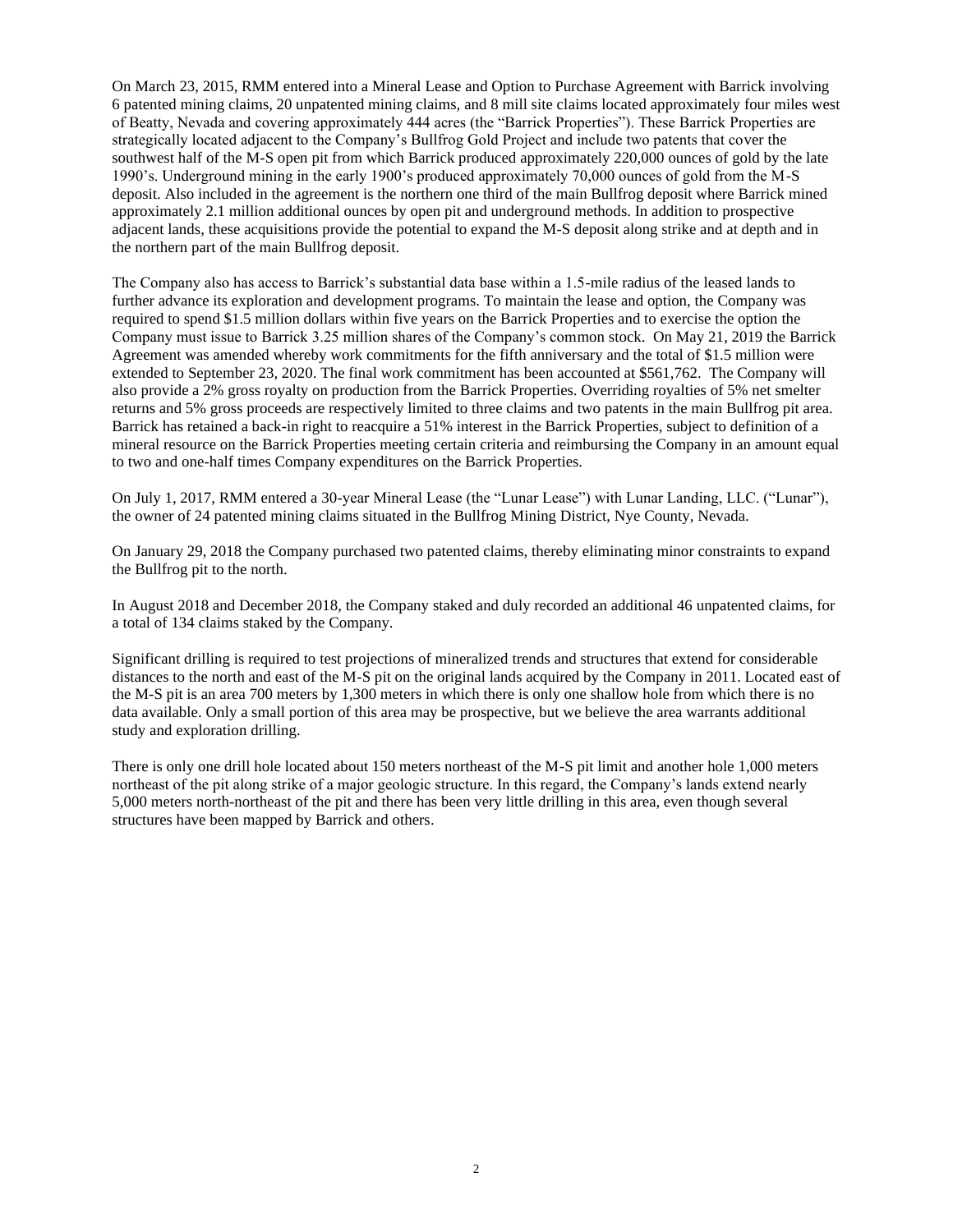Barrick drilled twelve deep holes in the M-S area ranging from 318 meters to 549 meters. Notable mineral intercepts from four holes below the central part of the pit are summarized below:

|          | <b>Intercept Data, Meters</b> |                  | Gold |
|----------|-------------------------------|------------------|------|
| Hole No. | <b>Thickness</b>              | <b>Under Pit</b> | g/t  |
| 717      | 51.8                          | 70               | 1.35 |
|          | 18.3                          | 135              | 0.59 |
|          | 15.2                          | 150              | 0.68 |
|          | 160.0                         | 180              | 0.96 |
| 732      | 10.7                          | 200              | 0.84 |
|          | 79.2                          | 330              | 0.74 |
| 733      | 12.2                          | 130              | 1.14 |
|          | 13.7                          | 220              | 0.75 |
|          | 29.0                          | 250              | 0.70 |
| 734      | 4.6                           | 15               | 6.03 |
|          | 21.3                          | 70               | 1.43 |
|          | 22.9                          | 130              | 0.89 |
|          | 4.6                           | 190              | 1.04 |

These results demonstrate that substantial amounts of gold occur in an exceptionally large epithermal system that has good potential for expansion and possibly higher grades at depth. Three of these intercepts are less than 75 meters below the existing pit. Two holes located 40 meters and 90 meters east of the 160-meter interval in hole #717 contained no significant mineralization at this depth, whereas the 29 meters of mineral in hole #733 is 60 meters west and the mineral zone is open to the north, south and west.

For reference, Barrick terminated all mining and milling operations in the autumn of 1999 when their cash production costs exceeded gold prices that averaged less than \$300 per ounce for the year and reached a low of \$258/oz in August 1999. The economic margins for heap leaching lower grades at current gold prices near \$1500/oz are deemed better than in 1999, and we believe the Company is positioned to explore such opportunities. Furthermore, Barrick never controlled or had access to a patented claim on the immediate east and north limits of the M-S pit, but this patent is owned by the Company.

Starting in 2015, the Company has studied Barrick's entire electronic data base and much of their paper data base obtained from their Elko, Nevada and Salt Lake City, Utah offices. On August 9, 2017, an independent engineering firm issued estimates of mineralized materials totally contained on Company controlled lands. In January 2018 the Company purchased a patent that removed all remaining constraints for pit mining the mineralization, see summary below:

| <b>Deposit</b>  | <b>Cutoff</b><br>Gold g/t | <b>Mineral T</b><br><b>Millions</b> | Grade<br>Gold $g/t$ | Gold Oz<br>000's | Grade<br>Silver g/t | <b>Silver Oz</b><br>000's | <b>Waste T</b><br><b>Millions</b> | $W:$ Min.<br>Ratio |
|-----------------|---------------------------|-------------------------------------|---------------------|------------------|---------------------|---------------------------|-----------------------------------|--------------------|
| <b>Bullfrog</b> | 0.20                      | 26.4                                | 0.69                | 585              | 1.85                | 1.569                     | 110                               | 3.5                |
|                 | 0.36                      | 14.9                                | 1.02                | 489              | 2.50                | 1,198                     | 124                               | 7.0                |
|                 |                           |                                     |                     |                  |                     |                           |                                   |                    |
| $M-S$           | 0.20                      | 1.4                                 | 0.84                | 39               | 3.48                | 162                       | 11                                | 7.8                |
|                 | 0.36                      | 1.1                                 | 1.00                | 36               | 4.02                | 146                       | 11                                | 10.1               |
|                 |                           |                                     |                     |                  |                     |                           |                                   |                    |
| Total           | 0.20                      | 27.8                                | 0.70                | 624              | 1.93                | 1.731                     | 121                               | 4.3                |
|                 | 0.36                      | 16.0                                | 1.02                | 525              | 2.60                | 1.344                     | 135                               | 8.4                |

# **Mineralized Material Estimates**

*"Mineralized material" as used in this quarterly report on Form 10-Q, although permissible under the Securities and Exchange Commission ("SEC") Guide 7, does not indicate "reserves" by SEC standards. We cannot be certain that any part of the Company's deposits will ever be confirmed or converted into SEC Industry Guide 7 compliant "reserves." Investors are cautioned not to assume that all or any part of the mineralized material will be confirmed or converted into reserves or that mineralized material can be economically or legally extracted.*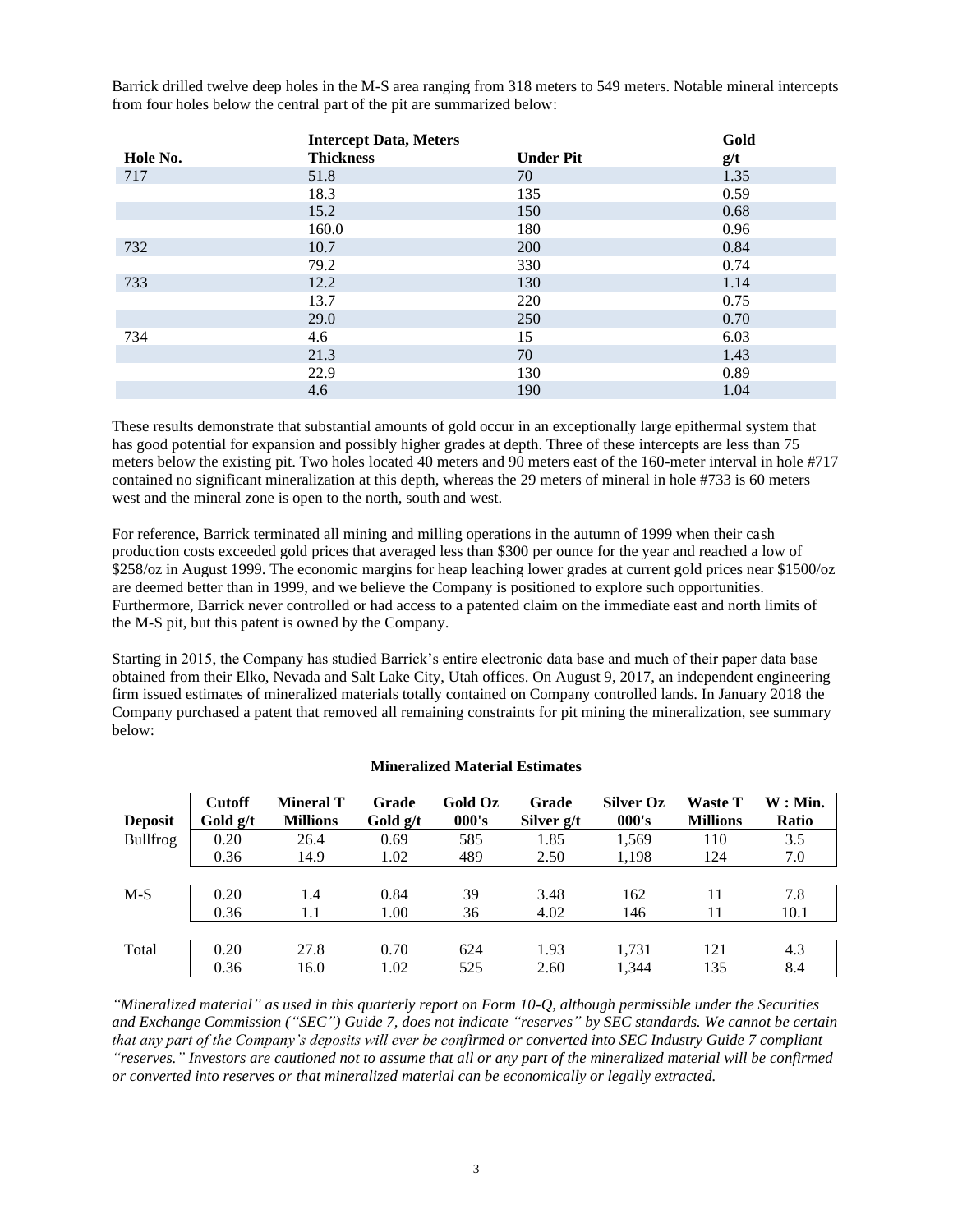Input parameters used in the estimates are tabulated below:

| <b>Parameter</b>          | <b>Input</b> | <u>Unit</u>                     |
|---------------------------|--------------|---------------------------------|
| Mining Cost - M & W       | 2.25         | $\frac{\epsilon}{t}$            |
| Processing Cost           | 6.00         | $\frac{f}{f}$                   |
| General & Admin.          | 1.60         | $\frac{f}{f}$                   |
| <b>Refining Sales</b>     | 0.05         | $\frac{f}{f}$                   |
| Sell Cost                 | 10           | $\frac{\int \sqrt{x}}{x}$       |
| Gold Recovery             | 72           | $\%$                            |
| <b>Silver Recovery</b>    | 20           | $\%$                            |
| Gold Price (3-yr average) | 1200         | $\frac{\text{S}}{\text{Tr}}$ oz |
| Pit Slopes                | 45           | degrees                         |

## **Estimate Input Parameters**

Mineral estimates are in place and do not include recoveries from a proposed downstream heap leach/processing operation. The mineral estimates herein are consistent with the policies and standards of Canadian National Instrument 43-101 ("NI 43-101").

The data base used for the estimates included 1,262 holes containing 155 miles of coring and drilling completed from 1983 through 1996 by Barrick and its predecessors. Assaying was performed by several accredited laboratories. Tetra Tech, Inc. ("Tetra Tech") a recognized global provider of engineering, technical and construction management services with particular expertise in the mining sector, reviewed the data base in detail and found it to be of sufficient quality and quantity to estimate mineralized materials. A final NI 43-101 Technical Report is posted on the Company's website.

The mineralized materials were estimated by the Golden, Colorado office of Tetra Tech. The estimates were prepared in accordance with requirements of NI 43-101 Standards of Disclosure for Mineral Projects. The technical work, analysis and findings were completed or directly supervised by Rex Bryan, PhD, who is as an independent "Qualified Person" as defined by NI 43-101. Mr. Bryan has also reviewed and approved the information in the June 27, 2017 news release.

An internal pit cutoff ranging between 0.20 to 0.36 g/t in the same base case pit shell provides an additional 99,000 ounces of gold averaging 0.26 g/t that is planned to be heap leached at a run-of-mine or uncrushed size. Thus, 624,000 ounces of mineralized materials grading 0.70 g/t are within this base case pit. From June 2017 through December 2018 the Company leased 24 patents and staked 134 mining claims to cover exploration targets and potential sites for leach pads and other project facilities.

For reference, the Company estimated in April 2016 a preliminary mineral inventory of 470,000 ounces grading 0.89 g/t using a nominal 0.3 g/t cutoff. In comparison, the mineralized materials of 624,000 ounces represents a 33% increase in gold ounces. As the existing pit slopes are up to 52 degrees and stable after 21 years of no mining, the 45-degree input by Tetra Tech is conservative and provides upside in final pit designs. It is also noted that Barrick terminated all mining by the end of 1998 and mill production in early 1999 when gold prices were less than \$300 per ounce. However, economic margins for gold mining in general are now much better, particularly with the application of low-cost heap leaching methods. Barrick also used gold cut-off grades of 0.5 g/t in the pits and 3.0 g/t in the underground mine.

# *Metallurgy*

In addition to extensive testing and operations using conventional milling at a fine size of -100 mesh, the following relevant test work was completed with respect to heap leaching.

In 1986 St Joe column leached a 22-ton composite of minus 12-inch material grading 0.037 gold opt to simulate heap leaching material at a coarse run-of-mine ("ROM") size and recovered 49% in 59 days of leaching, which they projected to 54% for leaching 90 days.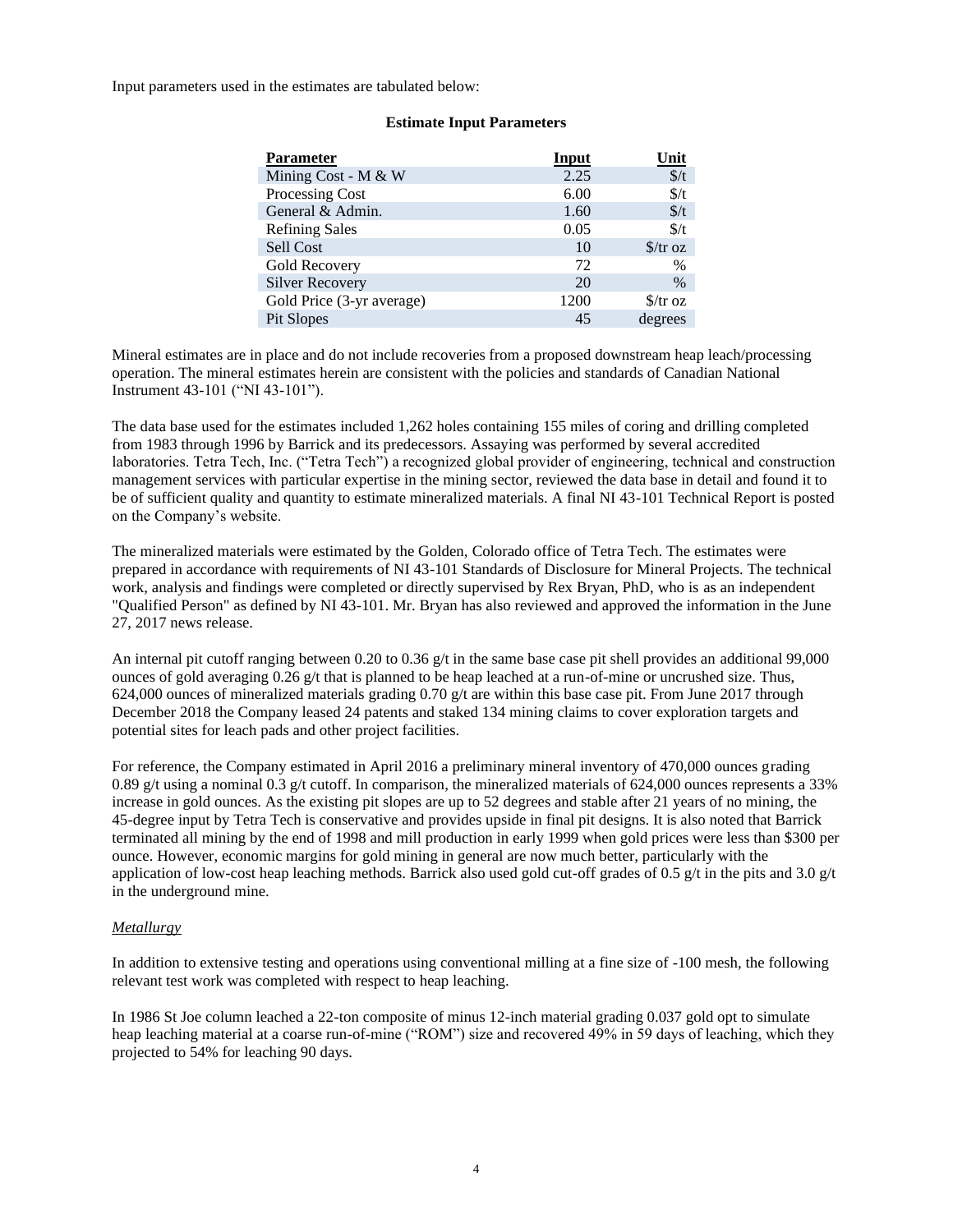In 1994 Kappes Cassiday of Reno, NV performed simulated heap leach column tests on 250 kg samples with results as follows:

| Size, inch           | $-1.5$ | $-3/8$ |
|----------------------|--------|--------|
| Calc. Head, gold opt | .035   | .029   |
| Rec., %              | 71.4   | 75.9   |
| Leach time, days     | 41     | 41     |

In 1995, Barrick performed a pilot heap leach test on 844 tons that were crushed to -½ inch and averaged 0.019 gold opt. In only 41 days of leaching, 67% of the gold was recovered while cyanide and lime consumptions were exceptionally low.

In 1986 St Joe column leached a 22-ton composite of minus 12-inch material grading 0.037 gold opt to simulate heap leaching material at a coarse run-of-mine ("ROM") size and recovered 49% in 59 days of leaching, which they projected to 54% for leaching 90 days.

Starting in February 2018, the Company collected four bulk samples from the North Bullfrog and Montgomery-Shoshone pits and conducted extensive metallurgical tests using high pressure grinding rolls (HPGR's) to compare leaching with conventional crushing equipment. HPGR's are designed to produce a much finer product that also has much more micro-fractures in the particles thereby increasing leach recovery.

Below is a summary of BFGC's four column leach test programs performed on the four bulk samples.

| ooluilii Leach Test Results |      |       |                                   |     |                   |                                               |           |         |         |
|-----------------------------|------|-------|-----------------------------------|-----|-------------------|-----------------------------------------------|-----------|---------|---------|
| <b>Deposit</b>              | Test | Leach | Size, p80                         |     | Crush             | Calc. Head                                    | Avg. Head | Gold    | Silver  |
|                             | Year | Days  | Inch <sup>1</sup>                 | mm  | Ty pe             | Gold g/t                                      | Gold g/t  | Rec., % | Rec., % |
| <b>BF</b>                   | 2018 | 84    | 3/8                               | 9.5 | Conv.             | 0.79                                          | 0.89      | 58.2    | 9.1     |
|                             |      | 84    | 1/16                              | 1.7 | <b>HPGR</b>       | 0.84                                          | 0.89      | 77.4    | 23.8    |
|                             |      |       |                                   |     |                   |                                               |           | $+19.2$ | $+14.7$ |
| BF                          | 2019 | 151   | 3/8                               | 9.5 | Conv.             | 1.54                                          | 1.71      | 75.3    | 54.5    |
|                             |      | 122   | 1/4                               | 6.3 | HPGR              | 1.66                                          | 1.71      | 77.1    | 58.3    |
|                             |      | 102   | 1/16                              | 1.7 | <b>HPGR</b>       | 1.60                                          | 1.71      | 89.4    | 87.5    |
|                             |      |       |                                   |     |                   |                                               |           | $+14.1$ | $+33.0$ |
| MS                          | 2019 | 108   | 3/8                               | 9.5 | Conv.             | 0.79                                          | 0.88      | 65.8    | 32.5    |
|                             |      | 108   | 1/4                               | 6.3 | <b>HPGR</b>       | 0.82                                          | 0.88      | 76.8    | 32.8    |
|                             |      | 89    | 1/16                              | 1.7 | HPGR <sup>2</sup> | 0.88                                          | 0.88      | 85.2    | 38.8    |
|                             |      |       |                                   |     |                   |                                               |           | $+19.4$ | $+6.3$  |
| MН                          | 2019 | 109   | 3/8                               | 9.5 | Conv.             | 0.36                                          | 0.36      | 83.3    | 14.3    |
|                             |      | 105   | 1/4                               | 6.3 | <b>HPGR</b>       | 0.33                                          | 0.36      | 87.9    | 25.0    |
|                             |      | 86    | 1/16                              | 1.7 | HPGR $2,3$        | 0.34                                          | 0.36      | 91.2    | 33.3    |
| $\overline{1}$              |      |       | 1/16-inch is annovimately 10 mesh |     |                   | <sup>2</sup> Analomerated with 2 kg cement/mt |           | $+7.9$  | $+7.9$  |

# Column Leach Test Results

1/16-inch is approximately 10 mesh  $\frac{2}{1}$  Agglomerated with 2 kg cement/mt  $\frac{+7.9}{-7.9}$ 3

The MH material needs more than 2 kg cement/t to create durable agglomerates

The HPGR column test programs on -1/16" leach feed recovered an average 85.8% of the gold compared to 70.7% from the conventional crushed tests sized at -3/8 inch. Results from hydraulic conductivity (load/permeability) testing of column leach residues from programs two and three indicate that cement agglomeration would not be required for heap leaching up to 200 feet high for a size coarser than 80%-1/16 inch feed. However, cement agglomeration is required for leaching 80% -1/16-inch up to 200 feet high.

It is notable that the brittle, rhyolite-hosted deposits in the BF area have very low clay contents that do not generate much additional fines during the sizing stages and they are particularly amenable to leaching fine sizes compared to most other epithermal gold deposits.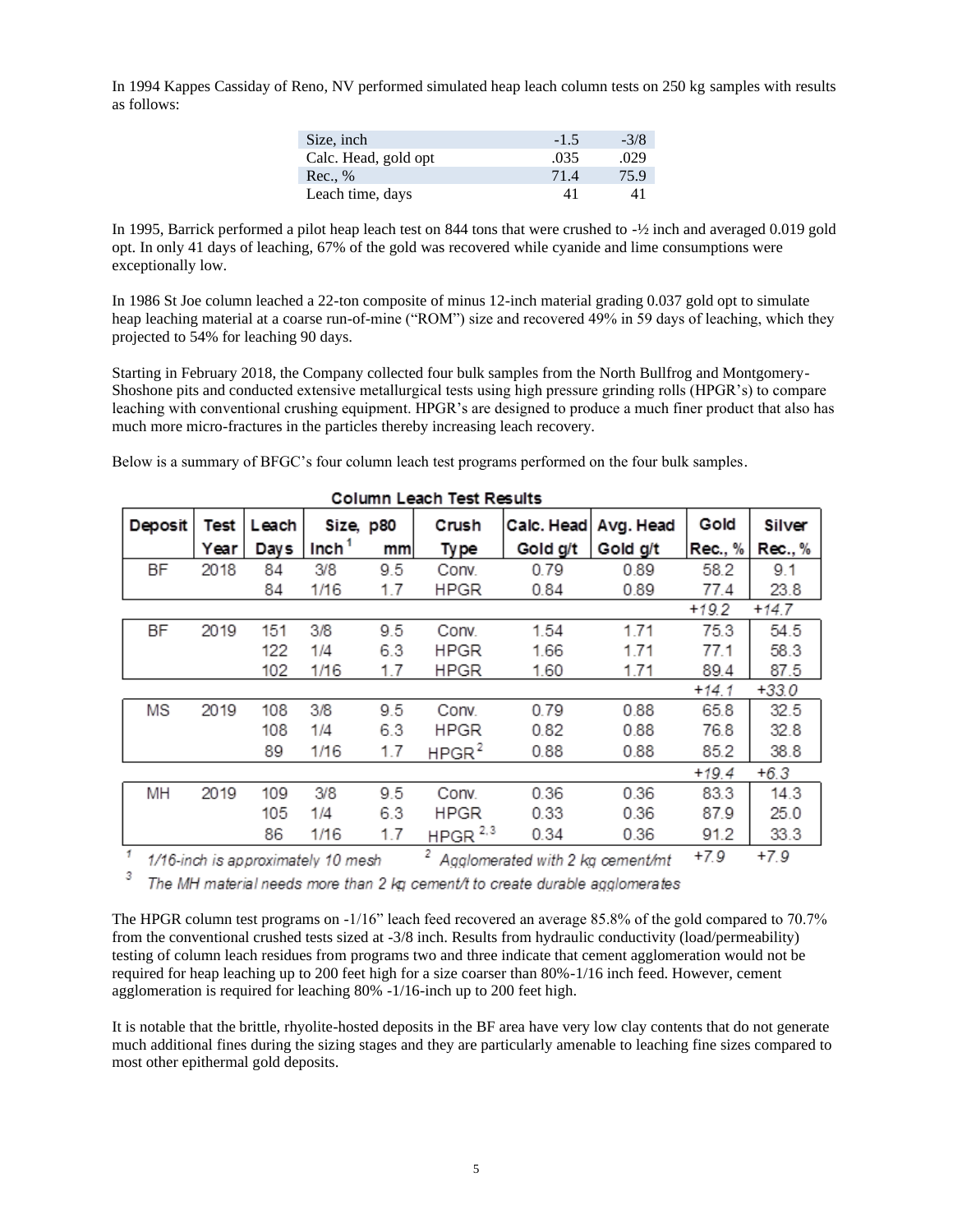# **Results of Operations**

### *Three Months Ended March 31, 2020 Compared to March 31, 2019*

|                                             |                  | <b>Three Months Ended</b> |  |  |
|---------------------------------------------|------------------|---------------------------|--|--|
|                                             | 3/31/20          | 3/31/19                   |  |  |
|                                             |                  |                           |  |  |
| Revenue                                     | \$0              | \$0                       |  |  |
|                                             |                  |                           |  |  |
| Operating expenses                          |                  |                           |  |  |
| General and administrative                  | 183,808          | 317,231                   |  |  |
| Exploration, evaluation and project expense | 43,689<br>45,691 |                           |  |  |
|                                             |                  |                           |  |  |
| Total operating expenses                    | 227,497          | 362,922                   |  |  |
|                                             |                  |                           |  |  |
| Net operating loss                          | (227, 497)       | (362, 922)                |  |  |
|                                             |                  |                           |  |  |
| Interest expense                            | (19,064)         | (17,242)                  |  |  |
| Revaluation of warrant liability            | 171,491          |                           |  |  |
|                                             |                  |                           |  |  |
| Net loss                                    | \$(75,070)       | \$(380,164)               |  |  |

We are still in the exploration stage and have generated no revenues to date.

For the three months ending March 31, we incurred professional fees comprised of (1) accounting fees for annual audit and consulting for a total of \$33,000 in 2020 compared to \$28,000 in 2019, (2) legal fees for review of quarterly filings and general services for a total of \$3,000 in 2020 and \$0 in 2019 and (3) marketing and corporate services of \$50,000 in 2020 compared to \$230,000 spent in 2019. The 2019 marketing and corporate services includes 900,000 common shares the Company issued valued at \$0.09 per share for a non-cash transaction valued at \$81,000; and marketing and corporate development services of \$149,000 to consultants. In addition, there was payroll expense of \$27,000 for both 2020 and 2019.

The 2020 Warrants have an exercise price in Canadian dollars while the Company's functional currency is US dollars. Therefore, in accordance with ASU 815 - Derivatives and Hedging, the 2020 Warrants have a derivative liability value. This liability value has no effect on the cash flow of the Company and does not represent a cash payment of any kind.

The value of the 2020 Warrants of \$441,010 has been calculated on the date of issuance of January 16, 2020 using Black-Scholes valuation technique. During the three months ended March 31, 2020, there was a gain on the warrant liability of \$171,491 and the value was reduced to \$269,519.

There was a total of 350,000 options granted in January 2020 to Tyler Minnick, CFO. These options issued are nonqualified stock options and were 100% vested on grant date. All expense related to these stock options has been recognized in 2020.

The Black Scholes option pricing model was used to estimate the aggregate fair value of \$36,699

For the three months ending March 31, exploration, evaluation and project expense costs included professional consulting services for a total of approximately \$44,000 in 2020 compared to \$46,000 in 2019. Included in the expense is continued payments for lab testing and project review.

As of March 31, 2020, and December 31, 2019, the Company has a related party payable with David Beling, CEO and President, of \$637,292 and \$635,775, respectively. This amount at March 31, 2020 consists of \$195,902 of expense reports plus interest of \$161,781 and salary of \$191,667 plus interest of \$87,942. Interest is accrued at a rate of 1% per month. This resulted in \$19,000 of interest expense in 2020 versus \$17,000 in 2019.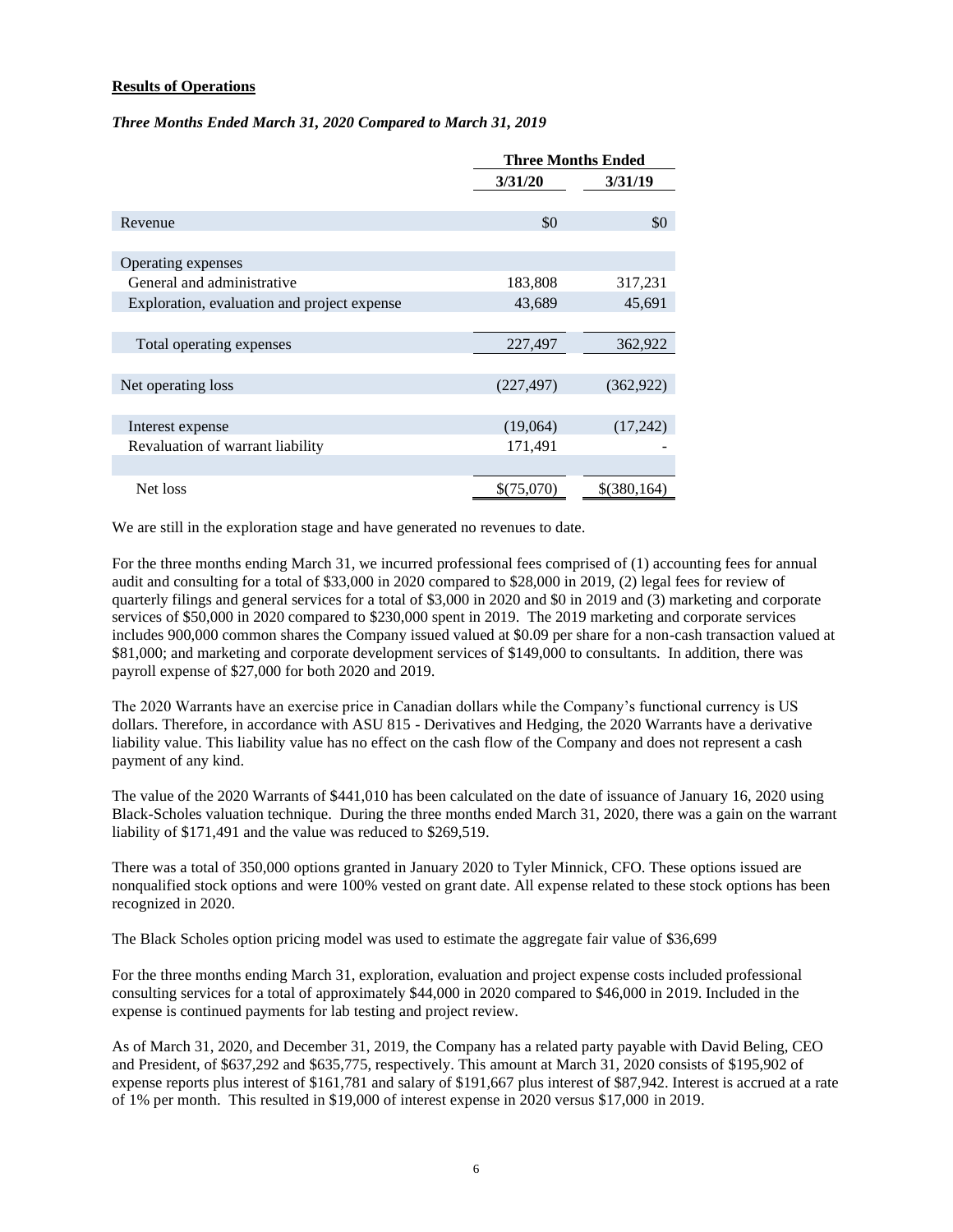# **Liquidity and Capital Resources**

To continue as a going concern, the Company will need to raise additional funds and attain profitable operations. The Company has no committed sources of capital and additional funding may not be available on terms acceptable to the Company, or at all.

On January 16, 2020, the Company entered into subscription agreements ("Subscription Agreements") pursuant to which the Company sold an aggregate of 15,384,615 Units (the "Units") with gross proceeds to the Company of CAD\$2,000,000 to certain accredited investors. The proceeds from this offering will be used for general corporate purposes.

Each Unit was sold for a purchase price of CAD\$0.13 per Unit and consisted of one share of the Company's common stock and a two year warrant to purchase fifty percent (50% or one-half warrant) of the number of Units purchased in the offering at a per share exercise price of CAD\$0.20. In connection with the offering, the Company issued an aggregate of 15,384,615 shares of its common stock.

The Company paid a total of CAD\$118,918 for finder's fees on subscriptions under the Offering, together with 914,750 share purchase warrants (the "Finder Warrants"). Each Finder Warrant entitles the holder to acquire one share of common stock at an exercise price of CAD\$0.20 per share for a period of 24 months from the date of issuance.

On October 29, 2014, Rocky Mountain Minerals Corp. a wholly owned subsidiary of the Company, entered into an Option Agreement (the "Option") with Mojave Gold Mining Corporation ("Mojave"). Mojave holds and possesses the purchase rights to 100% of 12 patented mining claims located in Nye County, Nevada. This property is contiguous to the Company's Bullfrog Project and covers approximately 156 acres, including the northeast half of the Montgomery-Shoshone (M-S) pit mined by Barrick Gold in the 1990's.

Mojave granted to RMM the sole and immediate working right and option with respect to the property until the 10th anniversary of the closing date, to earn a 100% interest in and to the property free and clear of all charges encumbrances and claims, save and except a sliding scale Net smelter return (or NSR) royalty.

In order to maintain in force, the working right and Option granted to it, and to exercise the Option, RMM granted Mojave 750,000 shares of common stock and paid \$16,000. In addition, to exercise the option, RMM must pay to Mojave a total of \$190,000 over the next 10 years. For reference, Barrick Bullfrog Inc. ("Barrick") terminated a lease on these patents after they ceased operations in late 1999.

On March 23, 2015, RMM the 100% owned subsidiary of the Company entered into a Mineral Lease and Option to Purchase Agreement with Barrick Bullfrog involving patented mining claims, unpatented mining claims, and mill site claims ("Properties") located approximately four miles west of Beatty, Nevada. These Properties are strategically located adjacent to the Company's Bullfrog Gold Project and include two patents that cover the southwest half of the Montgomery-Shoshone (M-S) open pit gold mine. In October 2014 the Company optioned the northeast half of the M-S pit and now controls the entire pit.

On May 21, 2019 the Barrick Agreement was amended whereby work commitments for the fifth anniversary and the total of \$1.5 million were extended to September 23, 2020. The final work commitment has been accounted at \$561,762.

On October 29, 2014, RMM entered into an Option Agreement (the "Option") with Mojave Gold Mining Corporation ("Mojave"). Mojave holds and possesses the purchase rights to 100% of 12 patented mining claims located in Nye County, Nevada. This property is contiguous to the Company's Bullfrog Project and covers approximately 156 acres, including the northeast half of the Montgomery-Shoshone (M-S) pit mined by Barrick Gold in the 1990's.

Mojave granted to RMM the sole and immediate working right and option with respect to the property until the 10th anniversary of the closing date, to earn a 100% interest in and to the property free and clear of all charges encumbrances and claims, save and except a sliding scale Net Smelter Return (or NSR) royalty.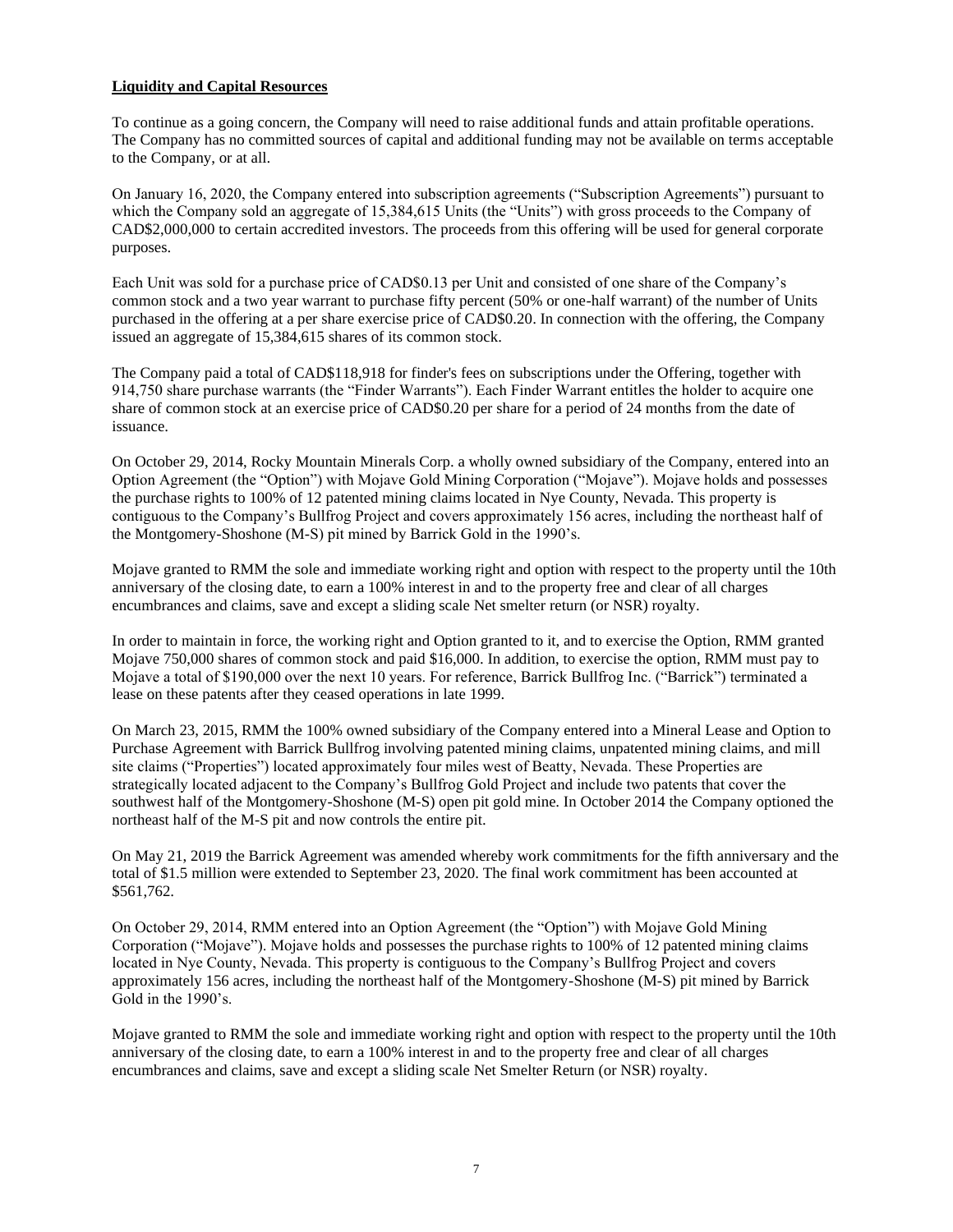To maintain in force, the working right and Option granted to it, and to exercise the Option, RMM granted Mojave 750,000 shares of common stock and paid \$16,000 in October 2014. In addition, to exercise the option, RMM must pay to Mojave a total of \$190,000 over the next 10 years of which the Company has paid \$80,000. Future payments due as follows:

| <b>Due Date</b> | Amount   |
|-----------------|----------|
| October 2020    | \$25,000 |
| October 2021    | \$25,000 |
| October 2022    | \$30,000 |
| October 2023    | \$30,000 |

On July 1, 2017, RMM entered a 30-year Mineral Lease (the "Lunar Lease") with Lunar Landing, LLC. ("Lunar"), the owner of 24 patented mining claims situated in the Bullfrog Mining District, Nye County, Nevada. RMM shall expend as minimum work commitments of \$50,000 per year until a cumulative of \$500,000 of expense has been incurred. RMM paid Lunar \$26,000 on the Effective Date and makes lease payments on the following schedule:

| <b>Years Ending December 31</b> | <b>Annual Lease Payment (\$)</b> |
|---------------------------------|----------------------------------|
| 2018-2022                       | 16,000                           |
| 2023-2027                       | 21,000                           |
| 2028-2032                       | 25,000                           |
| 2033-2037                       | 30,000                           |
| 2038-2042                       | 40,000                           |
| 2043-2047                       | 45,000                           |

In August 2018 and December 2018, the Company staked and recorded an additional 46 unpatented claims, for a total of 134 claims staked by the Company.

In March 2019, the Company completed the final closing of a \$1,127,400 private placement of equity. The subscriptions were priced at \$0.05 per unit, which consisted of one share of the Company's common stock and a two-year warrant to purchase a one-half share at a price of \$0.10 per share. The initial closing of \$835,000 was completed on February 11, 2019.

The consolidated financial statements have been prepared on a going concern basis, which contemplates the realization of assets and satisfaction of liabilities and commitments in the normal course of business. In the event that we are unable to continue as a going concern, we may be unable to realize the carrying value of our assets and to meet our obligations as they become due. To continue as a going concern, we will need to raise additional capital. However, we have no commitment from any party to provide additional capital and there is no assurance that such funding will be available when needed, or if available, that its terms will be favorable or acceptable to us. Furthermore, if we issue additional equity or debt securities, stockholders may experience additional dilution or the new equity securities may have rights, preferences or privileges senior to those of existing holders of our common stock.

If we are unable to raise additional financing, we may have to substantially reduce or cease operations.

# **Off Balance Sheet Arrangements**

We do not engage in any activities involving variable interest entities or off-balance sheet arrangements.

# **Critical Accounting Policies and Use of Estimates**

Stock based compensation is measured at grant date, based on the fair value of the award, and is recognized as an expense over the employee's requisite service period. We estimate the fair value of each stock option as of the date of grant using the Black-Scholes pricing model. The Company determines the expected life based on historical experience with similar awards, giving consideration to the contractual terms, vesting schedules and post-vesting forfeitures. The Company uses the risk-free interest rate on the implied yield currently available on U.S. Treasury issues with an equivalent remaining term approximately equal to the expected life of the award. The Company has never paid any cash dividends on its common stock and does not anticipate paying any cash dividends in the foreseeable future.